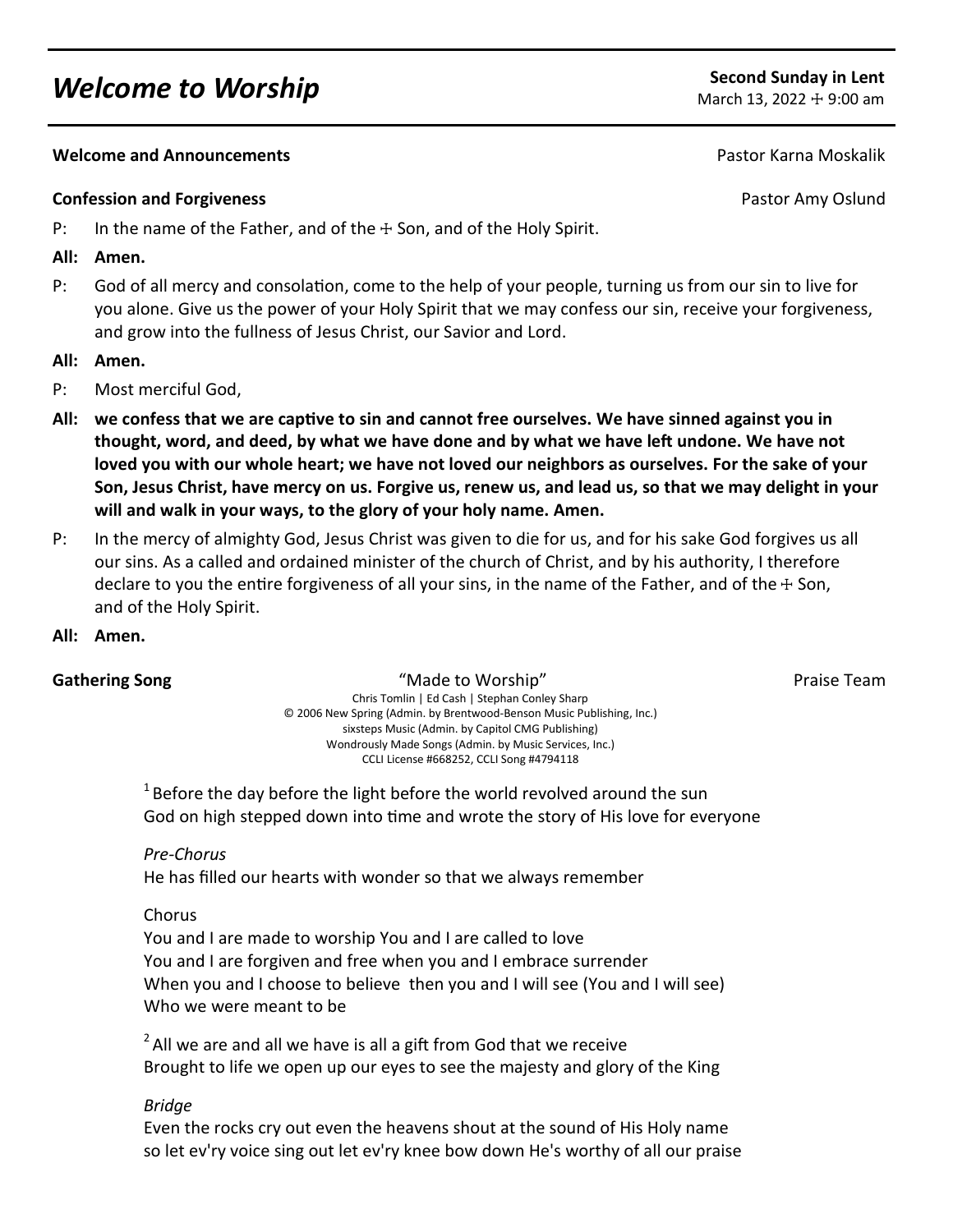*Ending*

Yeah we were meant to be oo You and I you and I Yeah yeah oo we were meant to be

**Greeting** Darla Goble

L: The grace of our Lord Jesus Christ, the love of God, and the communion of the Holy Spirit be with you all.

#### **All: And also with you.**

### **Prayer of the Day**

### *Let us pray.*

**God of the covenant, in the mystery of the cross you promise everlasting life to the world. Gather all peoples into your arms, and shelter us with your mercy, that we may rejoice in the life we share in your Son, Jesus Christ, our Savior and Lord, who lives and reigns with you and the Holy Spirit, one God, now and forever. Amen.**

## **Musical Offering** "Day by Day" JuBellate

Arr. Sandra Eithun

<sup>31</sup>At that very hour some Pharisees came and said to him, "Get away from here, for Herod wants to kill you." <sup>32</sup>He said to them, "Go and tell that fox for me, 'Listen, I am casting out demons and performing cures today and tomorrow, and on the third day I finish my work.  $33$ Yet today, tomorrow, and the next day I must be on my way, because it is impossible for a prophet to be killed outside of Jerusalem.<sup>134</sup>Jerusalem, Jerusalem, the city that kills the prophets and stones those who are sent to it! How often have I desired to gather your children together as a hen gathers her brood under her wings, and you were not willing! <sup>35</sup>See, your house is left to you. And I tell you, you will not see me until the time comes when you say, 'Blessed is the one who comes in the name of the Lord.'"

### **Message** Pastor Karna Moskalik and Pastor Karna Moskalik and Pastor Karna Moskalik and Pastor Karna Moskalik

### **Offering**

 *Give by check, text (833-970-0714), online or mobile app — See DONATE on website: www.oslcstillwater.org*

## **Apostles' Creed** Changer Changer Changer Changer Changer Changer Changer Changer Changer Changer Changer Changer Changer Changer Changer Changer Changer Changer Changer Changer Changer Changer Changer Changer Changer Chan

**I believe in God, the Father almighty, creator of heaven and earth.** 

- **I believe in Jesus Christ, God's only Son, our Lord, who was conceived by the Holy Spirit, born of the virgin Mary, suffered under Pontius Pilate, was crucified, died, and was buried; he descended to the dead. On the third day he rose again; he ascended into heaven, he is seated at the right hand of the Father, and he will come to judge the living and the dead.**
- **I believe in the Holy Spirit, the holy catholic church, the communion of saints, the forgiveness of sins, the resurrection of the body, and the life everlasting. Amen.**

## **Gospel** Luke 13:31-35